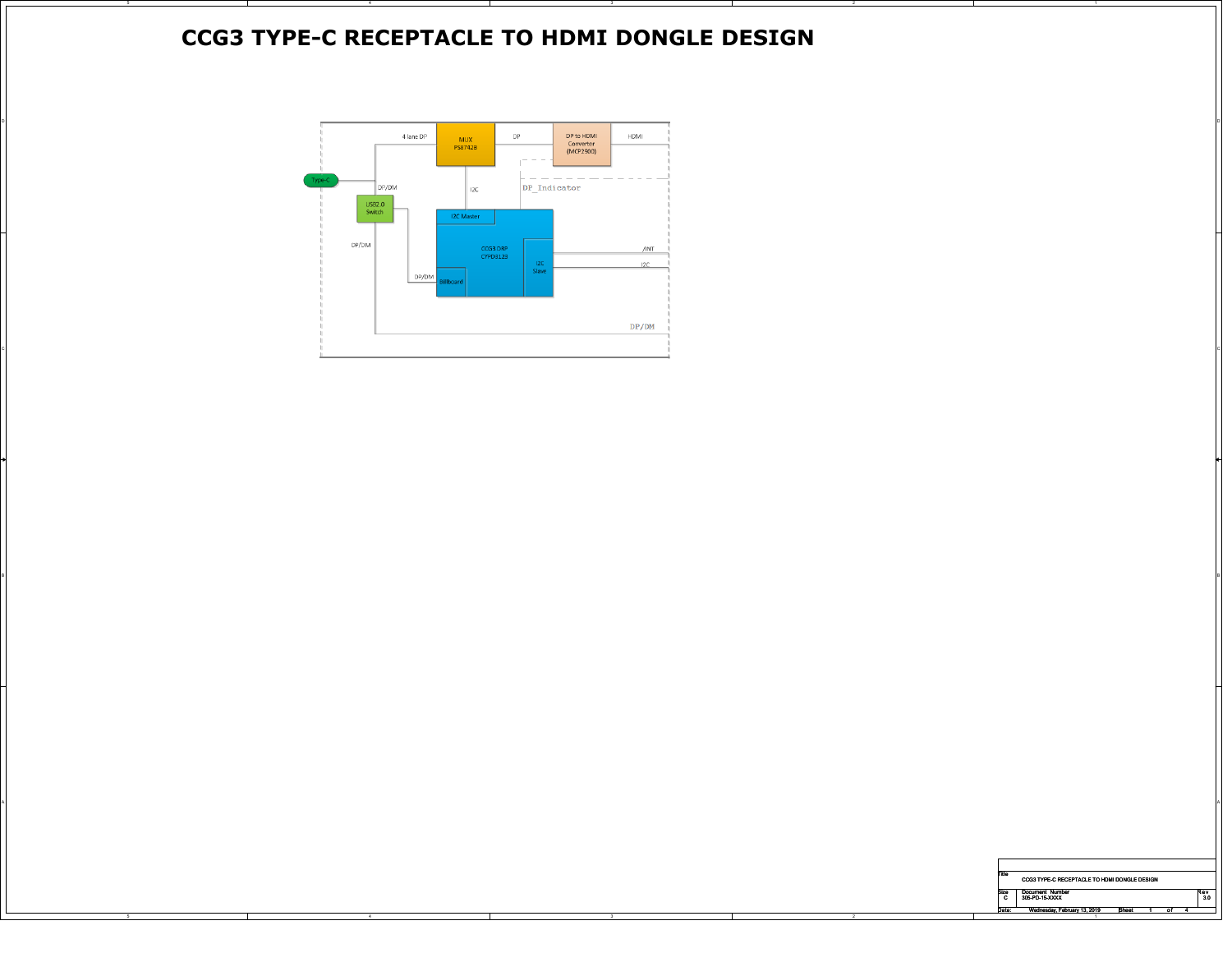

## NOTES:

A

 $\uparrow$  switches if the design  $\uparrow$  1. All of power dominates (5V, 3.3V, 1.2V, and VBUS\_OUT) comes from board system. If it is isolation system design, it shall be self powered design for power source role support.2. AUX N/P shall be totally by-pass CCG3 cross-bar is going to use the switch inside of MUX.

| Title     | CCG3 TYPE-C RECEPTACLE TO HDMI DONGLE DESIGN |              |  |    |  |           |  |
|-----------|----------------------------------------------|--------------|--|----|--|-----------|--|
| Size<br>c | <b>Document Number</b><br>305-PD-15-XXXX     |              |  |    |  | AV<br>3.0 |  |
| Date:     | Wednesday, February 13, 2019                 | <b>Sheet</b> |  | o. |  |           |  |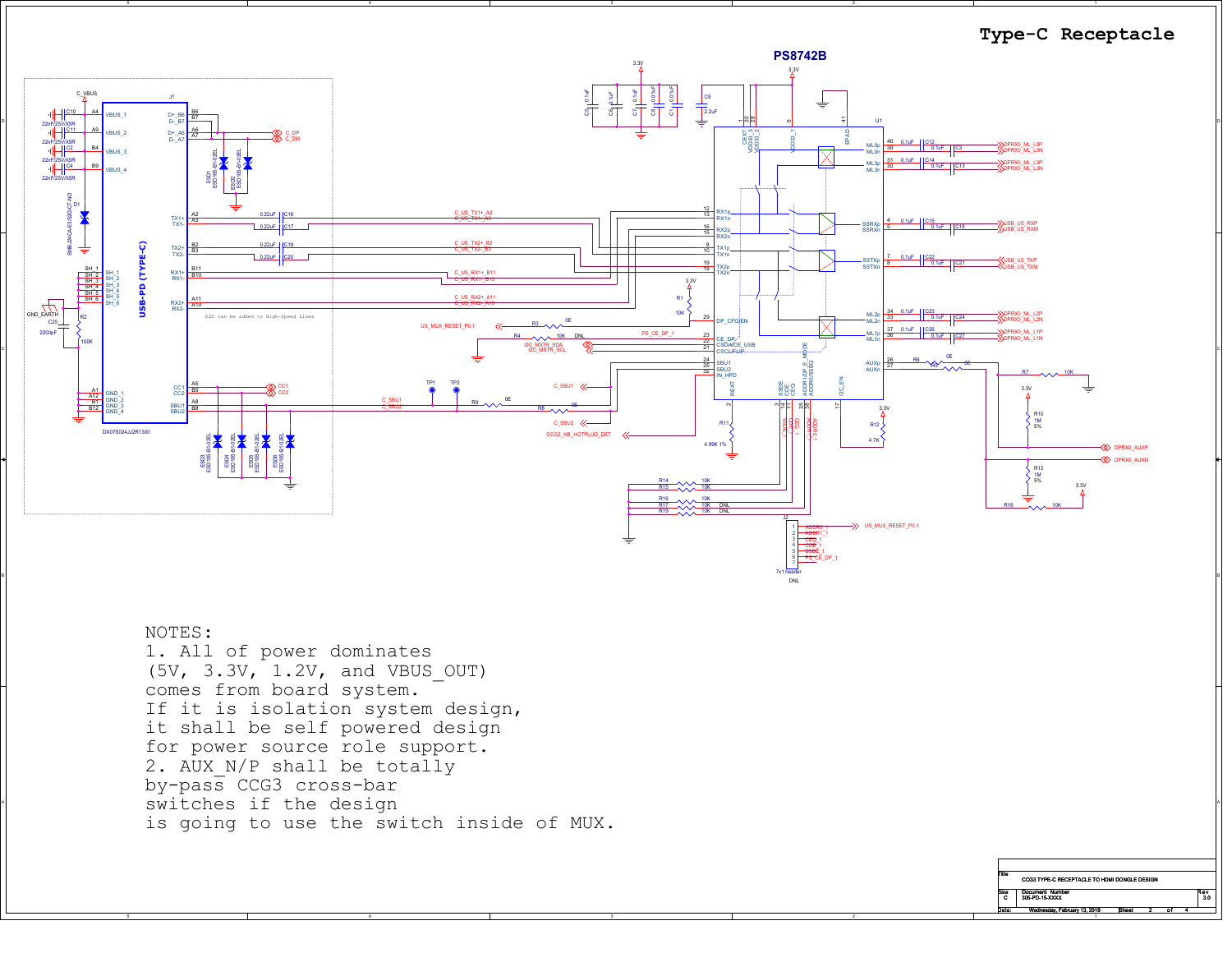

A

USB\_SWITCH << CCG3\_DPCCG3\_DM $\otimes$  DF DM1**WAPP 9** COM R38<sup>4</sup> C48 1.0uF\_10VTS3A24159COM1 $\frac{3}{2}$  COM COM2IN1NC1<sup>≜</sup>ا NC2 $^2$ VCCg<br>3 N<sub>C</sub>  $1\frac{2}{3}$  $NOS$  10 R36

3.3V

**CCG3**

CCG3 SWD



| Title     | CCG3 TYPE-C RECEPTACLE TO HDMI DONGLE DESIGN |              |  |    |  |           |  |
|-----------|----------------------------------------------|--------------|--|----|--|-----------|--|
| Size<br>c | <b>Document Number</b><br>305-PD-15-XXXX     |              |  |    |  | ₹ev<br>30 |  |
| Date:     | Wednesday, February 13, 2019                 | <b>Sheet</b> |  | Ωf |  |           |  |